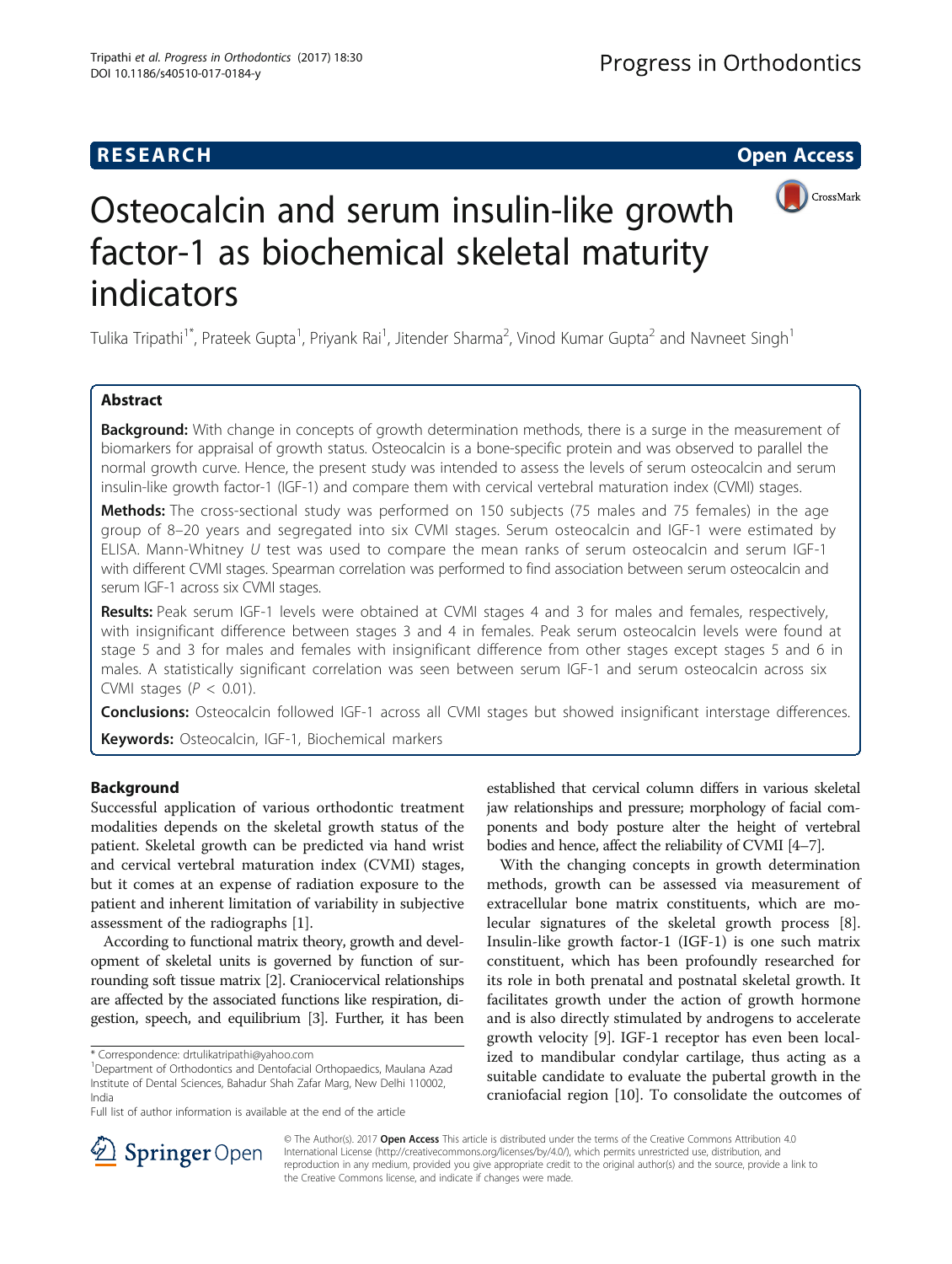research on IGF-1, we need to explore new bone-related factors, which may provide an insight towards precise skeletal growth assessment during puberty. Among all bone matrix constituents, only osteocalcin is unique to bone and can serve as a sensitive and specific serum marker for bone formation [\[11\]](#page-6-0).

Further, bone formation depends on osteoprogenitor cell replication and differentiation into osteoblasts. Serum IGF-1 can simultaneously stimulate these two functions [[12](#page-6-0)] and has been observed to stimulate osteocalcin synthesis in bone [[13](#page-6-0)]. IGF-1 affects longitudinal bone growth while osteocalcin reflects activity of the whole skeleton and not just the sites of longitudinal growth [\[14](#page-6-0)–[16](#page-6-0)]. Moreover, osteocalcin is a marker of late osteoblast differentiation [\[17\]](#page-6-0) and was found to parallel the growth velocity curve [\[18\]](#page-6-0), thus depicting a direct representation of process of bone formation.

Thus, the aim of the present study was to assess the levels of serum osteocalcin and serum IGF-1 and to compare it with CVMI stages. Furthermore, we intended to determine the significance of the marker levels between the two genders in different CVMI stages.

#### **Methods**

This cross-sectional study was conducted on 150 subjects (75 males and 75 females) in the age group of 8–20 years who visited the Department of Orthodontics and Dentofacial Orthopaedics, Maulana Azad Institute of Dental Sciences, New Delhi, India. Subjects were enrolled in the study if they were in good general health. Subjects with growth abnormality, systemic disease, history of long-term medication, trauma, or surgical intervention in the area of cervical vertebra were excluded from the study.

Our study was approved by the research ethical committee of Maulana Azad Institute of Dental Sciences, New Delhi, India. Written informed consent was obtained from the subjects and their parents following explanation of the test procedure orally and through a bilingual patient information sheet.

The sample size appraisal was done at 5% significance level ( $\alpha$  = 0.05). A minimum of ten subjects were required in each CVMI stage based on power of 80%. Personal information, history, and standardized lateral cephalograms were obtained for all subjects. Two examiners (TT and PG) independently evaluated the cervical vertebrae radiographic morphology on lateral cephalograms using the criteria of Hassel and Farman [\[19\]](#page-6-0) and grouped the 150 selected subjects into six CVMI stages. A week later, similar radiographic evaluation was done by the same examiners for intra-examiner reliability.

Five milliliters of blood was collected from median cubital vein by venipuncture in red plain blood collection vials for each subject between 0900 and 1000 hours to avoid diurnal variations, and the timings were matched with taking of lateral cephalograms. Assessment of serum alkaline phosphatase, ionized calcium, and phosphorous was carried out for all the chosen subjects to further exclude any skeletal metabolic imbalance. Each blood sample was centrifuged at 4000 rpm for 15 min to separate the serum, which was then segregated equally by pipetting in two different plastic Eppendorf tubes (Eppendorf, Hamburg, Germany) and stored in different plastic boxes at −80°C for separate evaluation of IGF-1 and osteocalcin. Samples were prevented from repeated freeze/thaw cycles.

Serum IGF-1 ELISA (DRG International, USA) and Microvue Osteocalcin EIA (Quidel Corporation, CA, USA) kits were used to measure serum IGF-1 and osteocalcin levels, respectively. Serum samples were subjected to enzyme-linked immunosorbent assay based on competitive binding with anti IGF-1 and osteocalcin antibodies pre-coated on a 96-well plate. Using the mean absorbance values for each sample, corresponding concentrations were determined after plotting the standard calibration curves. The minimum analytical detection limits for serum IGF-1 and osteocalcin assays were 9.75 and 0.45 ng/ml, respectively.

Statistical analysis was carried out with SPSS software for Windows (version 23.0; SPSS, Chicago, Ill). The Kruskal-Wallis and Mann-Whitney  $U$  tests were used to compare mean ranks of serum IGF-1 and osteocalcin among different CVMI stages. Comparison between males and females for each CVMI stage was also performed with the Mann-Whitney  $U$  test. The Spearman correlation test was performed to find relationship between serum IGF-1 and osteocalcin values at different CVMI stages. Kappa statistic was used to measure interexaminer and intra-examiner reliabilities in staging of lateral cephalograms.

#### Results

Kappa statistics showed no significant difference in inter-examiner and intra-examiner readings (0.92 and 0.94, respectively).

Mean serum IGF-1 levels in males increased progressively from lowest value (239.79 ng/ml) at CVMI stage 1 to peak value at stage 4 (528.03 ng/ml) followed by decline towards stage 6. It was observed that CVMI stages 3 and 5 had comparable means. In females, IGF-1 levels rose from minimum levels (175.81 ng/ml) at stage 1 to peak (527.50 ng/ml) at stage 3. The levels declined from stage 3 to stage 6 (Table [1\)](#page-2-0). Peak values for both females and males were comparably similar while minimum values were smaller for females as compared to males (Fig. [1\)](#page-2-0).

Table [2](#page-3-0) summarizes the mean values and ranges of the osteocalcin in males and females, respectively. In males, osteocalcin showed gradual increase from stage 1 to highest level (6.29 ng/ml) at stage 5 followed by sudden decline to reach lowest value (2.28 ng/ml) at stage 6. In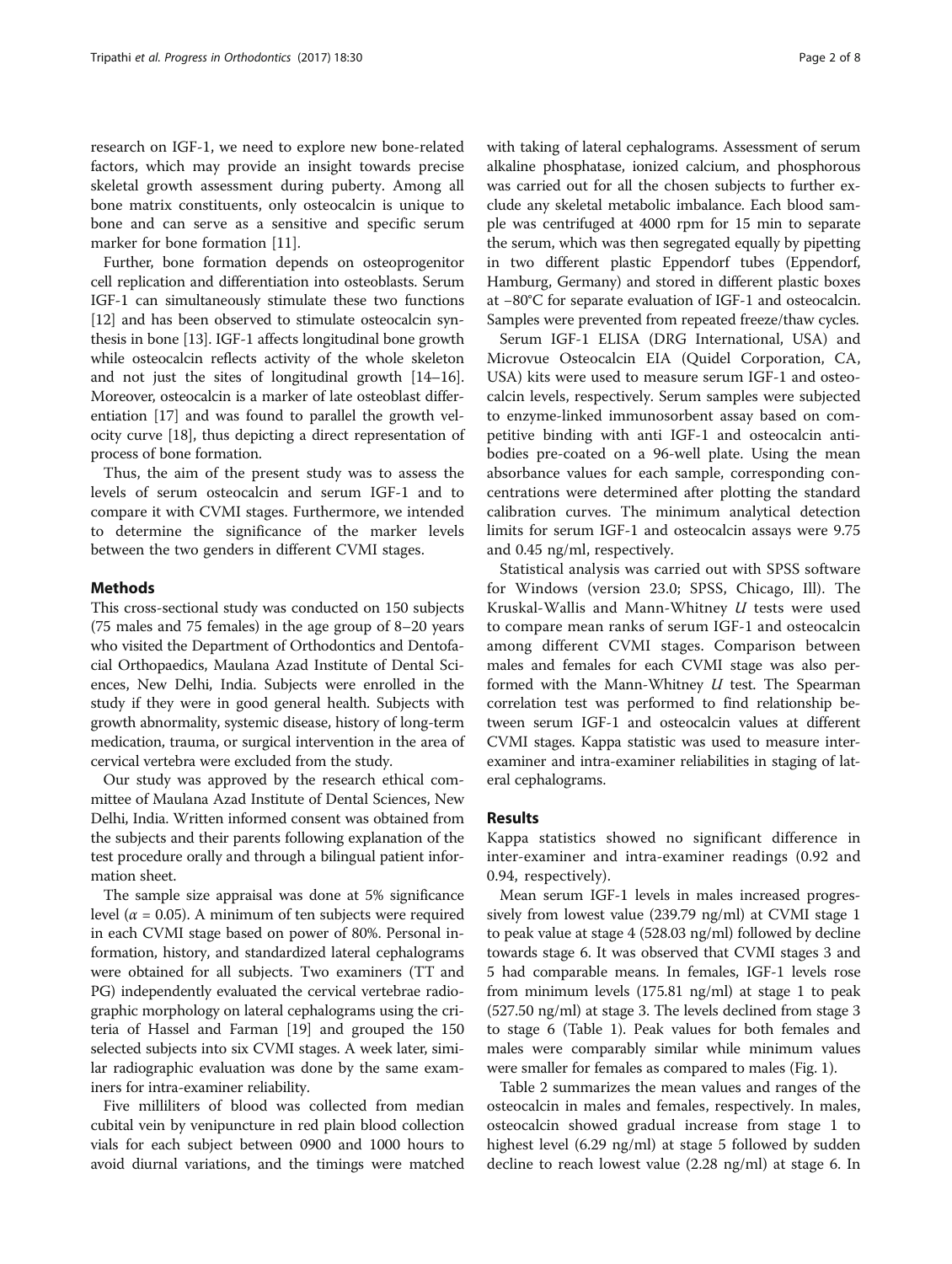|                | Males         |       |        |               |                   |        | Females |       |        |               |                   |        |  |  |  |
|----------------|---------------|-------|--------|---------------|-------------------|--------|---------|-------|--------|---------------|-------------------|--------|--|--|--|
| <b>CVMI</b>    | N<br>Age      |       | Range  | Mean $\pm$ SD | Median            | N      | Age     | Range |        | Mean $\pm$ SD |                   | Median |  |  |  |
|                | 2             | 10.25 | 22.50  | 400.00        | $739.79 + 94.48$  | 238.75 | 12      | 8.75  | 157.90 | 189.20        | $175.81 + 10.46$  | 176.75 |  |  |  |
| $\mathcal{L}$  | $\mathcal{L}$ | 11.50 | 130.00 | 457.50        | $795.79 + 97.92$  | 325.50 | 12      | 10.92 | 193.80 | 224.20        | $207.38 + 9.75$   | 207.37 |  |  |  |
| 3              | Β             | 13.46 | 215.00 | 600.00        | $384.61 + 139.84$ | 325.00 | 14      | 13.29 | 375.00 | 600.00        | $527.50 + 87.93$  | 562.50 |  |  |  |
| $\overline{4}$ | 14            | 14.71 | 257.50 | 600.00        | $528.03 + 114.15$ | 600.00 | 13      | 14.46 | 157.50 | 600.00        | $507.88 + 153.10$ | 600.00 |  |  |  |
| $\overline{a}$ | 2             | 15.42 | 250.00 | 600.00        | $384.16 + 13.213$ | 325.00 | 12      | 15.33 | 300.00 | 530.00        | $382.75 + 70.94$  | 372.50 |  |  |  |
| 6              | 2             | 17.75 | 93.80  | 400.00        | $312.60 + 97.03$  | 325.00 | 12      | 18.92 | 197.60 | 220.90        | $205.81 + 6.64$   | 206.44 |  |  |  |

<span id="page-2-0"></span>Table 1 Serum IGF-1 (ng/ml) descriptive statistics for each CVMI stage in males and females

females, osteocalcin gradually increased from stage 1 to reach highest levels at stage 3 (5.26 ng/ml) and declined thereafter. The peak value for males was found to be higher than that of the peak value for females (Fig. [2](#page-3-0)).

The Kruskal-Wallis test showed statistically significant differences in mean ranks of serum IGF-1 and osteocalcin levels among CVMI stages. It denoted variable distributions across the six CVMI stages.

The Mann-Whitney *U* test performed to reveal interstage differences in serum IGF-1 values showed that in males, CVMI stage 1 had statistically significantly lower value than at stage 3 ( $P < 0.01$ ), stage 4 ( $P < 0.001$ ), and stage 5 ( $P < 0.01$ ) while CVMI stage 4 IGF-1 value was significantly higher than all other CVMI stages ( $P < 0.05$ ). No significant differences were observed among CVMI stages 1, 2, and 6 (Table [3](#page-4-0)).

In females, CVMI stage 1 IGF-1 value was statistically significantly lower than all other CVMI stages ( $P < 0.0001$ ). CVMI stage 2 value was significantly lower than CVMI stages 3, 4, and 5 ( $P < 0.0001$ ) but significant difference was not observed with CVMI stage 6. CVMI stage 3 value was significantly higher than all CVMI stages ( $P < 0.0001$ ) except stage 4 (Table [3](#page-4-0)).

Inter-CVMI stage difference by performing the Mann-Whitney U test for osteocalcin showed that



osteocalcin values increased gradually till stage 5 with insignificant difference between adjacent stages and declined statistically significantly at stage 6 ( $P < 0.01$ ) in males whereas in females, though it was a progressive rise till stage 3 followed by steady decline till stage 6, difference was insignificant between adjacent stages (Table [3\)](#page-4-0).

Significant difference between the IGF-1 levels in males and females was observed at CVMI stages  $2 (P < 0.01)$ , 3  $(P < 0.01)$  and 6  $(P < 0.0001)$  while the difference was not significant in other stages (Table [4](#page-5-0)). Results of the Mann-Whitney *U* test between males and females revealed a statistically significant difference in osteocalcin levels at CVMI stage 5 ( $P < 0.05$ ) (Table [4\)](#page-5-0).

Spearman correlation coefficient  $(\rho)$  was used to determine the correlation between IGF-1 and osteocalcin across CVMI stages. A positive correlation was observed between IGF-1 and osteocalcin during the entire CVMI staging and was noted to be significant for both males and females combined at CVMI stages 1 to 6 ( $P < 0.001$ ), 3 to 6 ( $P < 0.001$ ), 4 to 6 ( $P < 0.001$ ), 1 to 5 ( $P < 0.01$ ), and 5 to  $6 (P < 0.01)$  (Table [5\)](#page-5-0). Further, correlation was statistically significant between IGF-1 and osteocalcin for all ranges of CVMI stages ( $P < 0.05$ ) in males and for CVMI stages 3 to 6 ( $P < 0.05$ ) and 4 to 6 ( $P < 0.05$ ) in females (Table [5](#page-5-0)).

#### **Discussion**

Growth assessment of the craniofacial region is a subject of interest for the clinicians, researchers, and scientists. Observational studies involving analysis of series of cephalometric films and the behaviour of cells and extracellular matrix molecules are the methods employed in the past two decades to gain information about growth and growth factors [\[8](#page-6-0)]. Radiographic methods though popular, have limitations in clinical applicability. Thus, the task of providing information about growth is entrusted to biomarkers whose levels correlate among different body fluids at particular growth stage as depicted by Sinha et al. for IGF-1 [\[20\]](#page-6-0).

Until now, IGF-1 has proved to be comparably authentic in representing growth status as compared to other biomarkers but disagreement still remains, which initiated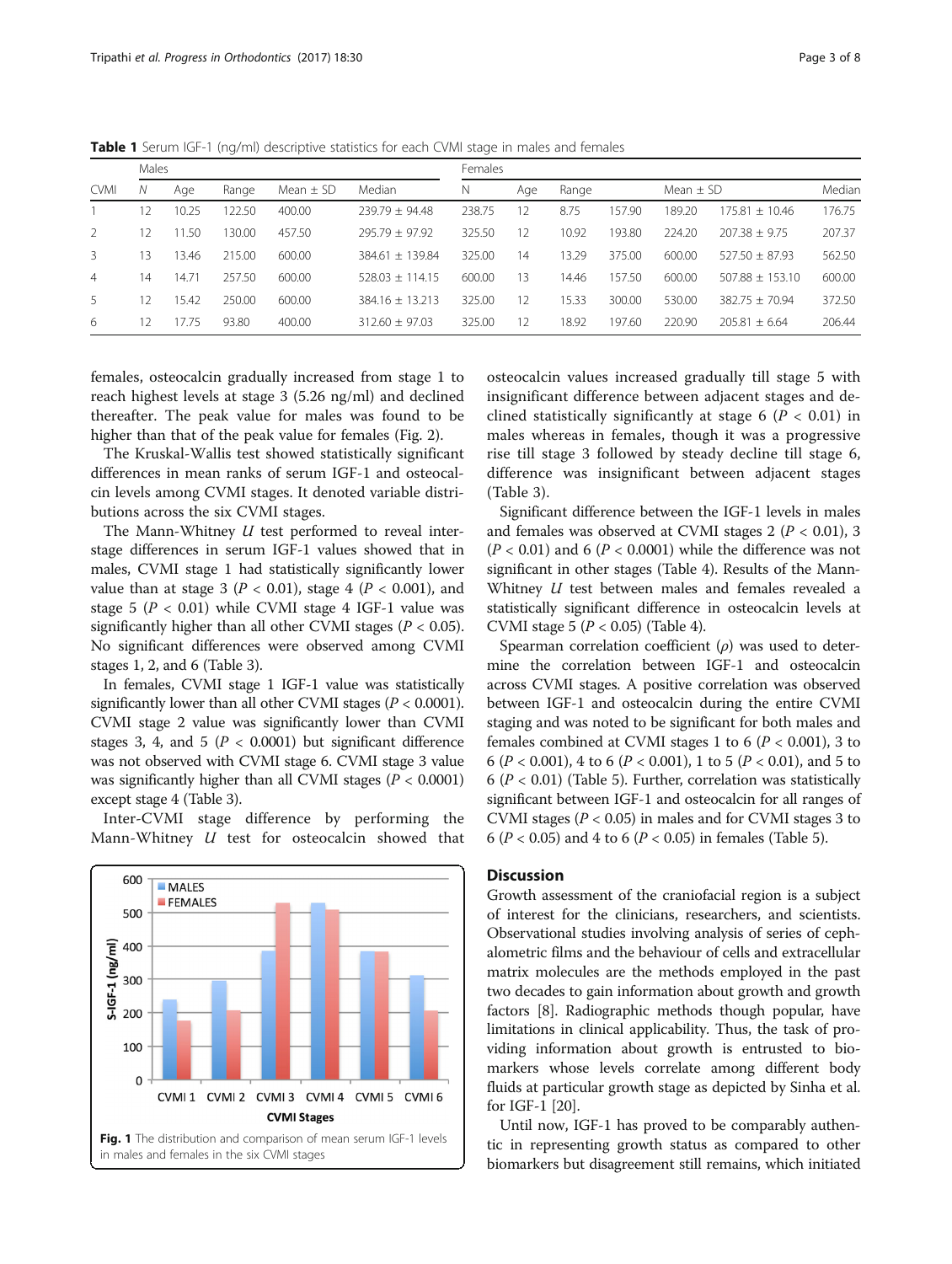| <b>CVMI</b>    | Males |       |       |               |                 |      | Females |       |      |               |                 |        |  |  |  |
|----------------|-------|-------|-------|---------------|-----------------|------|---------|-------|------|---------------|-----------------|--------|--|--|--|
|                | Ν     | Age   | Range | Mean $\pm$ SD | Median          | Ν    | Age     | Range |      | Mean $\pm$ SD |                 | Median |  |  |  |
|                | 12    | 10.25 | 1.12  | 4.82          | $2.64 \pm 1.03$ | 2.47 | 12      | 8.75  | 0.90 | 5.39          | $3.04 \pm 1.32$ | 2.99   |  |  |  |
| 2              | 12    | 11.50 | 1.56  | 5.41          | $3.15 \pm 1.16$ | 3.02 | 12      | 10.92 | 1.33 | 7.80          | $4.16 \pm 1.93$ | 3.82   |  |  |  |
| 3              | 13    | 13.46 | 1.65  | 16.10         | $4.94 \pm 4.21$ | 2.60 | 14      | 13.29 | 1.85 | 20.20         | $5.26 \pm 4.90$ | 3.75   |  |  |  |
| $\overline{4}$ | 14    | 14.71 | 1.80  | 10.40         | $5.47 + 2.91$   | 5.60 | 13      | 14.46 | 1.80 | 10.00         | $5.03 \pm 2.65$ | 4.40   |  |  |  |
| 5              | 12    | 15.42 | 2.15  | 11.90         | $6.29 + 3.71$   | 5.80 | 12      | 15.33 | .90  | 7.40          | $3.01 \pm 1.60$ | 2.35   |  |  |  |
| 6              | 12    | 17.75 | 1.06  | 4.46          | $2.28 \pm 1.08$ | 1.98 | 12      | 18.92 | 0.80 | 3.54          | $2.06 \pm 0.87$ | 1.92   |  |  |  |

<span id="page-3-0"></span>Table 2 Osteocalcin (ng/ml) descriptive statistics for each CVMI stage in males and females

the need for exploring the potentiality of other biomarkers. Osteocalcin was employed in our study as it is the most abundant non-collagenous protein of the bone matrix and is exclusively associated with bone [\[11\]](#page-6-0).

In the 1990s, osteocalcin was established as a marker of bone formation and bone turnover [\[21](#page-6-0)]. Subsequently, with the discovery of osteocalcin's expression in differentiated osteoblasts, its role in growth has continuously been elucidated.

Osteocalcin, a vitamin K-dependent protein undergoes carboxylation to bind hydroxyapatite in bone and has higher affinity for calcium, thus facilitating bone mineralization [[22\]](#page-6-0). Thus, circulating osteocalcin was assayed using two-site ELISA in our study to assess the growth status during puberty.

Results in our study depicted that IGF-1 and osteocalcin showed similar changes with skeletal maturation as

pubertal growth curve. Peak values for IGF-1 were observed at CVMI stage 4 in males and CVMI stage 3 in females. Many previous studies observed similar results for both males [[23](#page-6-0), [24\]](#page-6-0) and females [[23](#page-6-0), [25](#page-7-0)–[27](#page-7-0)] except Masoud et al. [[28](#page-7-0)] who discovered peak values at CVMI stage 5.

Peak osteocalcin values were found at CVMI stage 5 in males and CVMI stage 3 in females. Studies on mice have provided evidence of the role of osteocalcin in increasing testosterone production in males by feedforward loop [[29](#page-7-0)]. Moreover, higher serum testosterone levels found in late puberty [\[30\]](#page-7-0) and significant positive correlation between osteocalcin and testosterone as reported by Johansen et al. [[18](#page-6-0)] might be the cause of peak osteocalcin levels observed at CVMI stage 5 in males in our study. Earlier peak in females might be linked to rising oestrogen levels in late puberty as oestrogen causes growth plate

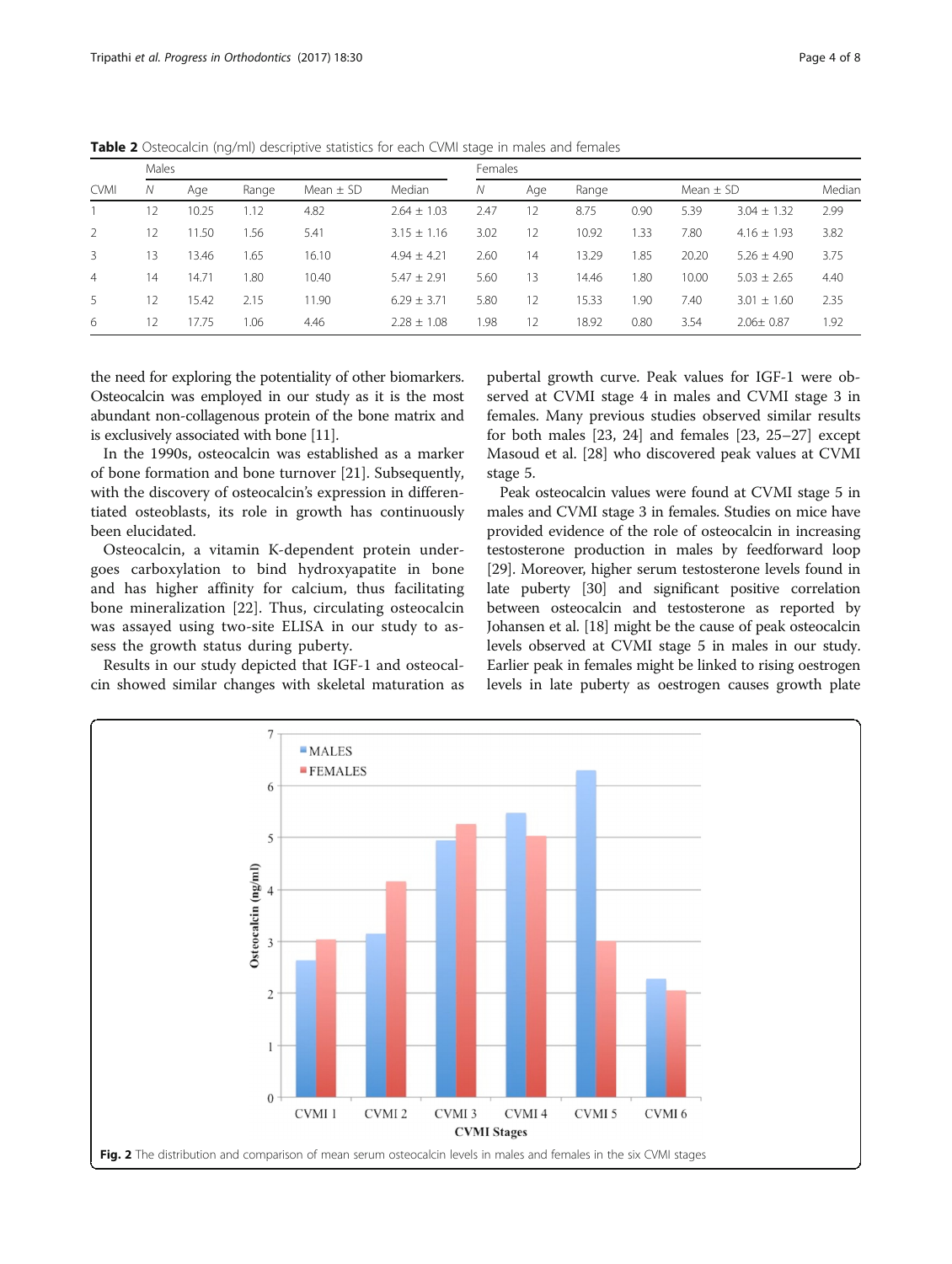|                |                | Serum IGF-1 |                                                                                       |              |              | Osteocalcin<br>Kruskal-Wallis test on osteocalcin vs CVMI is significant:<br>P < 0.0001<br>Mann-Whitney U tests comparing the mean ranks of<br>osteocalcin for CVMI stage a vs b |                                    |              |              |  |  |
|----------------|----------------|-------------|---------------------------------------------------------------------------------------|--------------|--------------|----------------------------------------------------------------------------------------------------------------------------------------------------------------------------------|------------------------------------|--------------|--------------|--|--|
|                |                | P < 0.0001  | Kruskal-Wallis test on serum IGF-1 vs CVMI is significant:                            |              |              |                                                                                                                                                                                  |                                    |              |              |  |  |
|                |                |             | Mann-Whitney U tests comparing the mean ranks of<br>serum IGF-1 for CVMI stage a vs b |              |              |                                                                                                                                                                                  |                                    |              |              |  |  |
| <b>CVMI</b>    | <b>CVMI</b>    |             | Difference in location (mean): a-b                                                    | $P$ value    |              |                                                                                                                                                                                  | Difference in location (mean): a-b | $P$ value    |              |  |  |
| stage a        | stage b        | Males       | Females                                                                               | Males        | Females      | Males                                                                                                                                                                            | Females                            | Males        | Females      |  |  |
|                | $\overline{2}$ | $-56.00$    | $-31.57$                                                                              | $0.114$ (NS) | 0.0001       | $-0.51$                                                                                                                                                                          | $-1.12$                            | $0.273$ (NS) | $0.175$ (NS) |  |  |
|                | 3              | $-144.82$   | $-351.68$                                                                             | 0.011        | 0.0001       | $-2.30$                                                                                                                                                                          | $-2.22$                            | $0.277$ (NS) | $0.237$ (NS) |  |  |
|                | $\overline{4}$ | $-288.24$   | $-332.07$                                                                             | 0.001        | 0.0001       | $-2.83$                                                                                                                                                                          | $-1.99$                            | 0.007        | $0.064$ (NS) |  |  |
|                | 5              | $-144.37$   | $-206.93$                                                                             | 0.014        | 0.0001       | $-3.65$                                                                                                                                                                          | 0.03                               | 0.013        | 0.707 (NS)   |  |  |
|                | 6              | $-72.81$    | $-29.99$                                                                              | $0.114$ (NS) | 0.0001       | 0.36                                                                                                                                                                             | 0.98                               | $0.273$ (NS) | 0.043        |  |  |
| $\overline{2}$ | 3              | $-88.82$    | $-320.11$                                                                             | $0.225$ (NS) | 0.0001       | $-1.79$                                                                                                                                                                          | $-1.10$                            | $0.663$ (NS) | 0.959 (NS)   |  |  |
|                | $\overline{4}$ | $-232.24$   | $-300.50$                                                                             | 0.0001       | 0.0001       | $-2.32$                                                                                                                                                                          | $-0.87$                            | 0.031        | 0.463 (NS)   |  |  |
|                | 5              | $-88.37$    | $-175.36$                                                                             | $0.291$ (NS) | 0.0001       | $-3.14$                                                                                                                                                                          | 1.15                               | 0.043        | $0.094$ (NS) |  |  |
|                | 6              | $-16.81$    | 1.57                                                                                  | $0.514$ (NS) | $0.713$ (NS) | 0.87                                                                                                                                                                             | 2.10                               | $0.065$ (NS) | 0.004        |  |  |
| 3              | $\overline{4}$ | $-143.42$   | 19.61                                                                                 | 0.008        | $0.867$ (NS) | $-0.53$                                                                                                                                                                          | 0.23                               | $0.382$ (NS) | $0.662$ (NS) |  |  |
|                | 5              | 0.44        | 144.75                                                                                | 0.852 (NS)   | 0.0001       | $-1.35$                                                                                                                                                                          | 2.25                               | $0.231$ (NS) | $0.157$ (NS) |  |  |
|                | 6              | 72.01       | 321.68                                                                                | $0.347$ (NS) | 0.0001       | 2.66                                                                                                                                                                             | 3.20                               | 0.044        | 0.006        |  |  |
| $\overline{4}$ | 5              | 143.86      | 125.13                                                                                | 0.011        | 0.019        | $-0.82$                                                                                                                                                                          | 2.02                               | $0.554$ (NS) | 0.053 (NS)   |  |  |
|                | 6              | 215.43      | 302.07                                                                                | 0.0001       | 0.0001       | 3.19                                                                                                                                                                             | 2.97                               | 0.002        | 0.001        |  |  |
| 5              | 6              | 71.56       | 176.93                                                                                | $0.319$ (NS) | 0.0001       | 4.01                                                                                                                                                                             | 0.95                               | 0.002        | $0.053$ (NS) |  |  |

<span id="page-4-0"></span>Table 3 Kruskal-Wallis and Mann-Whitney U tests comparing each CVMI stage in males and females for serum IGF-1 and serum **Osteocalcin** 

closure and inhibit periosteal apposition [\[30, 31](#page-7-0)]. Also, osteocalcin levels peaked 2 years earlier in females (13.29 years) as compared to males (15.33 years), which corresponded to the previous studies [[29](#page-7-0), [32](#page-7-0)–[34](#page-7-0)].

During puberty, bone grows both longitudinally and in cortical thickness. Whereas longitudinal bone growth was reported to cease after mid puberty, cortical thickening continues in late puberty [\[30](#page-7-0)]. Further, osteocalcin has been observed to be high in cortical bone in comparison to trabecular bone [\[35, 36](#page-7-0)]. Such site specificity with significant influence of oestrogen is pivotal for observed sexual dimorphism in skeletal growth. Moreover, higher peak osteocalcin values observed in males as compared to females might be associated with greater cortical thickness observed in males as compared to females [[37](#page-7-0)]. Thus, different mechanisms with complex interactions between associated biomarkers may regulate bone growth during puberty.

It was reported by Johansen et al. [[18\]](#page-6-0) that osteocalcin correlated significantly with IGF-1. In our study, a positive correlation was observed between osteocalcin and IGF-1 across CVMI stages, which was highly significant in all the stages in males but from CVMI stage 3 to stage 6 in females. Thus, in males, osteocalcin and IGF-1 followed the same trend across all CVMI stages whereas in females, a similar trend was observed only after peak levels. Such gender-based correlation involving particular pubertal stages was not emphasized in previous study [[18\]](#page-6-0). Moreover, the increase in osteocalcin levels on IGF-1 administration indicates a role of IGF-1 on osteocalcin regulation as reported by Johansson et al. [\[38](#page-7-0)].

Inter-CVMI stage differences revealed that osteocalcin levels gradually rise in both males and females while suddenly decline in males from CVMI stage 5 to CVMI stage 6 which is in contrast to more gradual decline in females from CVMI stage 3 to CVMI stage 6. Such gender variation in osteocalcin during puberty suggests some sex hormone regulation of osteocalcin levels. On the contrary, IGF-1 showed significant difference in peak levels at CVMI stages 3 and 4 from other CVMI stages.

Gender differences for osteocalcin at each CVMI stage were not found to be significant as there was a gradual rise in both males and females except stage 5 when males attained peak values and females showed declining levels. Nevertheless, both males and females exhibited lowest osteocalcin values at the completion of growth in CVMI stage 6. Conversely, IGF-1 showed significant difference between males and females at CVMI stages 3 and 6 with stage 3 values higher in females and stage 6 values higher in males. It demonstrated attainment of earlier peak in females and prolonged growth spurt in males. Thus, our results signify that IGF-1 was still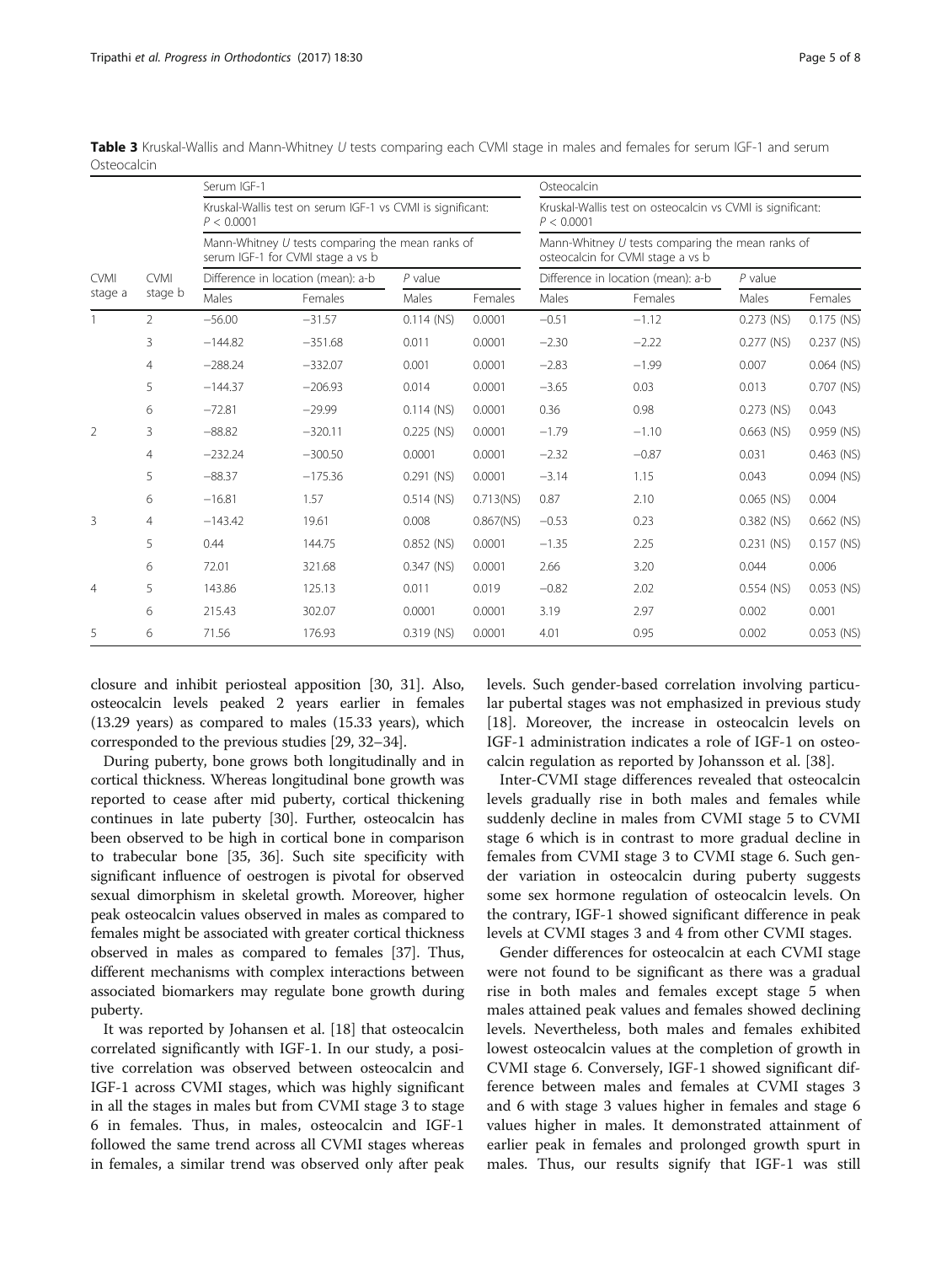|             |                |               | Serum IGF-1         |                     |             | Osteocalcin     |                 |              |  |  |  |
|-------------|----------------|---------------|---------------------|---------------------|-------------|-----------------|-----------------|--------------|--|--|--|
|             |                |               | Male                | Female              | $P$ value   | Male            | Female          | $P$ value    |  |  |  |
| <b>CVMI</b> |                | $\mathsf{N}$  | 12                  | 12                  | $0.22$ (NS) | 12              | 12              | $0.488$ (NS) |  |  |  |
|             |                | Mean $\pm$ SD | $239.79 \pm 94.48$  | $175.81 \pm 10.46$  |             | $2.64 \pm 1.03$ | $3.04 \pm 1.32$ |              |  |  |  |
|             |                | Median        | 238.75              | 176.75              |             | 2.47            | 2.99            |              |  |  |  |
|             | $\overline{2}$ | N.            | 12                  | 12                  | 0.01        | 12              | 12              | $0.149$ (NS) |  |  |  |
|             |                | Mean $\pm$ SD | $295.79 \pm 97.92$  | $207.38 \pm 9.76$   |             | $3.15 \pm 1.16$ | $4.16 \pm 1.93$ |              |  |  |  |
|             |                | Median        | 325.50              | 207.38              |             | 3.02            | 3.82            |              |  |  |  |
|             | 3              | N             | 13                  | 14                  | 0.007       | 13              | 14              | $0.680$ (NS) |  |  |  |
|             |                | Mean $\pm$ SD | 384.62 ± 139.84     | $527.50 \pm 87.94$  |             | $4.94 \pm 4.21$ | $5.26 \pm 4.90$ |              |  |  |  |
|             |                | Median        | 325.00              | 562.50              |             | 2.60            | 3.75            |              |  |  |  |
|             | $\overline{4}$ | N.            | 14                  | 13                  | $0.90$ (NS) | 14              | 13              | $0.716$ (NS) |  |  |  |
|             |                | Mean $\pm$ SD | $528.04 \pm 114.15$ | $507.88 \pm 153.10$ |             | $5.47 \pm 2.91$ | $5.03 \pm 2.65$ |              |  |  |  |
|             |                | Median        | 600.00              | 600.00              |             | 5.60            | 4.40            |              |  |  |  |
|             | 5              | N.            | 12                  | 12                  | $0.55$ (NS) | 12              | 12              | 0.024        |  |  |  |
|             |                | $Mean \pm SD$ | $384.17 \pm 132.13$ | 382.75 ± 70.94      |             | $6.29 \pm 3.71$ | $3.01 \pm 1.60$ |              |  |  |  |
|             |                | Median        | 325.00              | 372.50              |             | 5.80            | 2.35            |              |  |  |  |
|             | 6              | $\mathbb{N}$  | 12                  | 12                  | 0.00        | 12              | 12              | $0.686$ (NS) |  |  |  |
|             |                | Mean $\pm$ SD | $312.60 \pm 97.03$  | $205.81 \pm 6.65$   | 01          | $2.28 \pm 1.08$ | $2.06 \pm 0.87$ |              |  |  |  |
|             |                | Median        | 325.00              | 206.44              |             | 1.98            | 1.92            |              |  |  |  |

<span id="page-5-0"></span>Table 4 Mann-Whitney test for the comparison of serum IGF-1 and osteocalcin between different CVMI stages of males and females along with the  $P$  value

higher in males as compared to females at CVMI stage 6 when osteocalcin levels were lowest and comparable in both males and females. This might have resulted due to IGF-1 regulation of both bone and muscle growth [\[39](#page-7-0)]. According to Xu et al. [\[39\]](#page-7-0), muscle growth peak later than bone growth, which might be the reason for higher IGF-1 values even in CVMI stage 6 as compared to CVMI stage 1. While at the same time, osteocalcin values declined to its lowest owing to its bone specificity. Gender differences in IGF-1 values observed in late CVMI stage could be explained from findings of Neu et al. [[40](#page-7-0)] who described gender-specific course in muscle growth during puberty with males demonstrating prolonged growth as compared to females.

Further, when IGF-1 and osteocalcin were compared, peak values were observed at different CVMI stages in males, which pointed towards the role of some other male specific factor, which is regulating osteocalcin levels during puberty and may be attributed to the longer period of cortical growth [[30](#page-7-0)].

Growth hormone is the common hormone, which stimulates skeletal growth both via facilitating IGF-1 release and might be involved in production of osteocalcin in osteoblasts [\[41](#page-7-0)–[44\]](#page-7-0). In the present study, both the markers indicated skeletal maturity. Although IGF-1 receptors have been identified in mandibular condyle and local production of IGF-1 proceeds in parallel to availability to IGF-1 receptors, role of osteocalcin status in

Table 5 Spearman coefficient of correlation between serum IGF-1 and osteocalcin for different CVMI stages

|            | Serum IGF-1 vs osteocalcin |              |      |                      |           |        |                      |              |    |
|------------|----------------------------|--------------|------|----------------------|-----------|--------|----------------------|--------------|----|
|            | Overall                    |              | Male |                      |           | Female |                      |              |    |
| CVMI stage | Spearman correlation       | $P$ value    | n    | Spearman correlation | $P$ value | n      | Spearman correlation | $P$ value    | n  |
| 1 to 6     | 0.302                      | 0.000        | 150  | 0.459                | 0.000     | 75     | 0.155                | $0.185$ (NS) | 75 |
| $1$ to $3$ | 0.225                      | $0.053$ (NS) | 75   | 0.344                | 0.037     | 37     | 0.181                | $0.277$ (NS) | 38 |
| $3$ to 6   | 0.423                      | 0.000        | 102  | 0.527                | 0.000     | 51     | 0.308                | 0.028        | 51 |
| $4$ to $6$ | 0.410                      | 0.000        | 75   | 0.420                | 0.009     | 38     | 0.334                | 0.043        | 37 |
| $1$ to 5   | 0.252                      | 0.004        | 126  | 0.464                | 0.000     | 63     | 0.067                | $0.602$ (NS) | 63 |
| $5$ to 6   | 0.424                      | 0.003        | 48   | 0.405                | 0.049     | 24     | 0.339                | $0.105$ (NS) | 24 |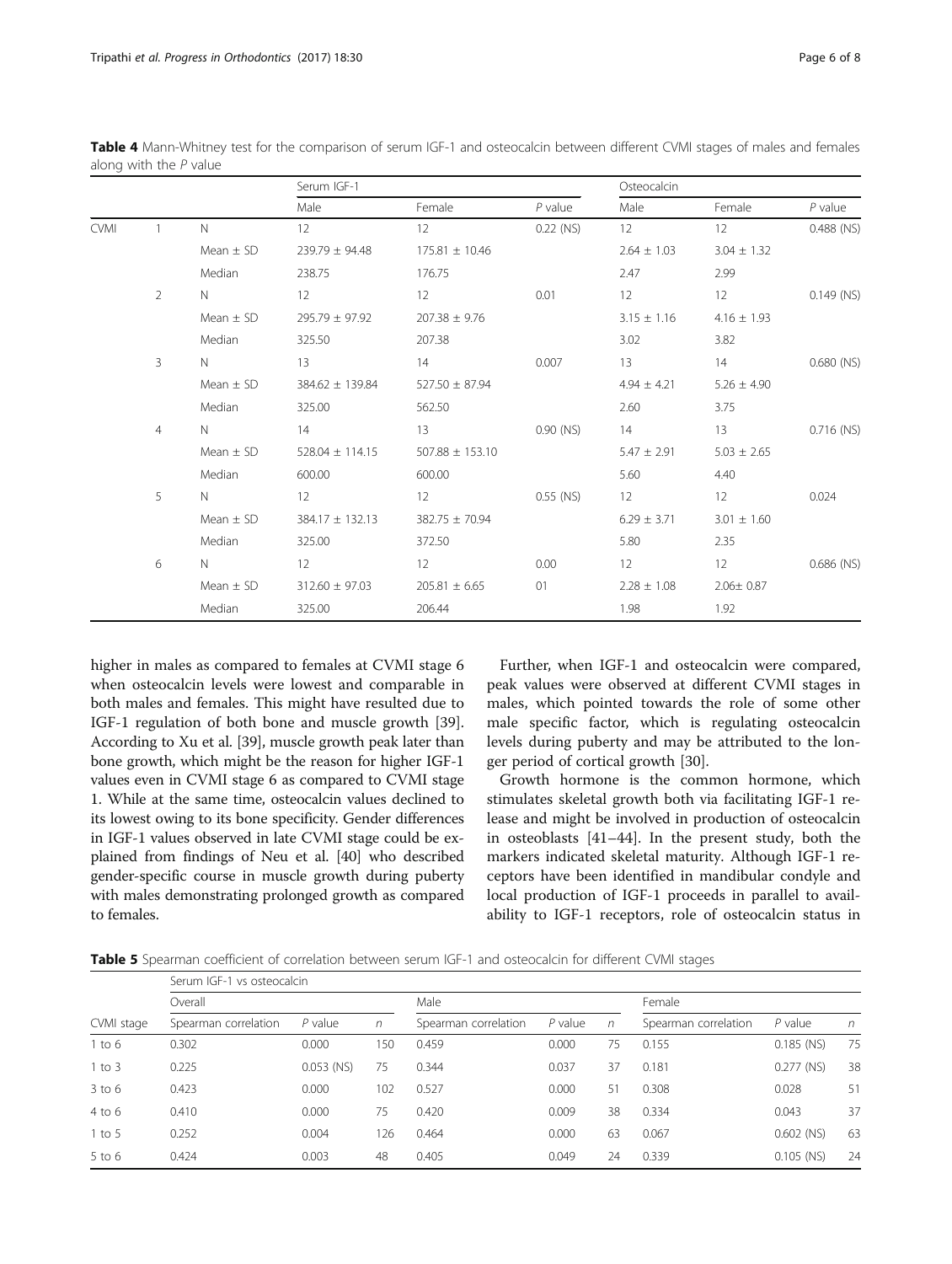<span id="page-6-0"></span>growth regulation of mandibular condyle is still to be authenticated with evidence [[45, 46\]](#page-7-0). Orthodontics relies significantly on the status of skeletal growth, which must be substantiated with backing in the form of multiple biomarkers. Further research is required to ascertain whether a particular marker is better than any other marker to depict growth status or different markers yield distinct data at a particular growth stage.

### Conclusions

- 1. Serum IGF-1 showed peak levels at CVMI stage 4 and stage 3 in males and females, respectively, with statistically significant interstage differences except stages 3 and 4 in females.
- 2. Serum osteocalcin peak values were observed at CVMI stage 5 and stage 3 in males and females, respectively, but with statistically insignificant interstage differences except stages 5 and 6 in females.
- 3. A statistically significant correlation was obtained between serum IGF-1 and osteocalcin across all six CVMI stages.
- 4. A statistically significant difference in serum IGF-1 values was observed between males and females at CVMI stages 2, 3, and 6 whereas for osteocalcin at CVMI stage 5.

Contribution of IGF-1 in growth process is important and could serve as a practically possible marker to assess growth status. In the light of present findings, role of osteocalcin in skeletal growth cannot be neglected considering its bone specificity and its accompanying of growth curve. Future research involving hormones and bone-related factors with greater sample size in which subjects should be longitudinally assessed would uncover the complexity of pubertal growth regulation and increase our understanding of facts still inexplicable at present.

#### Authors' contributions

The work presented here was carried out in collaboration among all authors. TT, PR, and VKG defined the research theme and designed the study. TT and PG conducted the study, performed the literature review, interpreted the results, and wrote the manuscript. TT and VKG provided guidance in every phase of study. TT, PR, VKG, and JS guided in the statistical analysis and interpretation of data. TT, PG, and NS wrote the manuscript and interpreted the results. TT, PG, JS, PR, VKG, and NS revised the manuscript. All authors read and approved the final manuscript.

#### Competing interests

The authors declare that they have no competing interests.

#### Publisher's Note

Springer Nature remains neutral with regard to jurisdictional claims in published maps and institutional affiliations.

#### Author details

<sup>1</sup>Department of Orthodontics and Dentofacial Orthopaedics, Maulana Azad Institute of Dental Sciences, Bahadur Shah Zafar Marg, New Delhi 110002, India. <sup>2</sup> Department of Biochemistry, Govind Ballabh Pant Institute of

Postgraduate Medical Education and Research, Jawaharlal Nehru Marg, New Delhi 110002, India.

#### Received: 27 June 2017 Accepted: 14 August 2017 Published online: 02 October 2017

#### References

- 1. Zhao XG, Lin J, Jiang JH, Wang Q, Hong S. Validity and reliability of a method for assessment of cervical vertebral maturation. Angle Orthod. 2012;82:229–34.
- 2. Moss ML. The functional matrix. In: Kraus BS, Riedel R, editors. Vistas in orthodontics. Philadelphia: Lea & Febiger; 1962. p. 85–98.
- 3. Di Vece L, Faleri G, Picciotti M, Guido L, Giorgetti R. Does a transverse maxillary deficit affect the cervical vertebrae? A pilot study. Am J Orthod Dentofac Orthop. 2010;137:515–9.
- 4. Sonnesen L, Kjaer I. Anomalies of the cervical vertebrae in patients with skeletal class II malocclusion and horizontal maxillary overjet. Am J Orthod Dentofac Orthop. 2008;133:188.
- 5. Gooding CA, Neuhauser EB. Growth and development of the vertebral body in the presence and absence of normal stress. Am J Roentgenol Radium Therapy, Nucl Med. 1965;93:388–94.
- 6. Bridges PS. Vertebral arthritis and physical activities in the prehistoric southeastern United States. Am J Phys Anthropol. 1994;93:83–93.
- 7. Bench RW. Growth of the cervical vertebrae as related to tongue, face and denture behavior. Am J Orthod. 1963;49:183–214.
- 8. Mao JJ, Nah HD. Growth and development: hereditary and mechanical modulations. Am J Orthod Dentofac Orthop. 2004;125:676–89.
- 9. Mohan S, Richman C, Guo R, Amaar Y, Donahue LR, Wergedal J, et al. Insulin-like growth factor regulates peak bone mineral density in mice by both growth hormone-dependent and -independent mechanisms. Endocrinology. 2003;144:929–36.
- 10. Maor G, Hochberg Z, Silbermann M. Insulin-like growth factor 1 accelerates proliferation and differentiation of cartilage progenitor cells in cultures of neonatal mandibular condyles. Acta Endocrinol. 1993;128:56–64.
- 11. Rosenberg AE. Bones, joints, and soft tissue tumors. In: Kumar V, Abbas AK, Fausto N, editors. Robbins and Cotran pathologic basis of disease. Philadelphia: Elsevier; 2004. p. 1273–324.
- 12. Canalis E. Effect of growth factors on bone cell replication and differentiation. Clin Orthop Relat Res. 1984;193:246–63.
- 13. Canalis E, Lian JB. Effects of bone associated growth factors on DNA, collagen and osteocalcin synthesis in cultured fetal rat calvariae. Bone. 1988;9:143–6.
- 14. Isgaard J, Nilsson A, Lindahl A, Jansson JO, Isaksson OG. Effects of local administration of GH and IGF-1 on longitudinal bone growth in rats. Am J Phys. 1986;250:E367–72.
- 15. Russel SM, Spencer EM. Local injections of human or rat growth hormone or of purified human somatomedin-C stimulate unilateral tibial epiphyseal growth in hypophysectomized rats. Endocrinology. 1985;116:2563–7.
- 16. Johansen JS, Jensen SB, Riis BJ, Rasmussen L, Zachmann M, Christiansen C. Serum bone Gla protein: a potential marker of growth hormone (GH) deficiency and the response to GH therapy. J Clin Endocrinol Metab. 1990; 71:122–6.
- 17. Ivaska KK, Hentunen TA, Vaaraniemi J, Ylipahkala H, Pettersson K, Vaananen HK. Release of intact and fragmented osteocalcin molecules from bone matrix during bone resorption in vitro. J Biol Chem. 2004;279:18361–9.
- 18. Johansen JS, Giwercman A, Hartwell D, Nielsen CT, Price PA, Christiansen C, et al. Serum bone Gla-protein as a marker of bone growth in children and adolescents: correlation with age, height, serum insulin-like growth factor I, and serum testosterone. J Clin Endocrinol Metab. 1988;67:273–8.
- 19. Hassel B, Farman AG. Skeletal maturation evaluation using cervical vertebrae. Am J Orthod Dentofac Orthop. 1995;107:58–66.
- 20. Sinha M, Tripathi T, Rai P, Gupta SK. Serum and urine insulin-like growth factor-1 as biochemical growth maturity indicators. Am J Orthod Dentofac Orthop. 2016;150:1020–7.
- 21. Delmas PD. Biochemical markers of bone turnover for the clinical investigation of osteoporosis. Osteoporos Int. 1993;3:81–6.
- 22. Hauschka PV, Lian JB, Cole DE, Gundberg CM. Osteocalcin and matrix gla protein: vitamin k-dependent proteins in bone. Physiol Rev. 1989;69:990–1047.
- 23. Ishaq RA, Soliman SA, Foda MY, Fayed MM. Insulin-like growth factor 1: a biologic maturation indicator. Am J Orthod Dentofac Orthop. 2012;142:654–61.
- 24. Jain S, Jain S, Deoskar A, Prasad VS. Serum IGF-1 levels as a clinical tool for optimizing orthodontic treatment timing. Prog Orthod. 2013;14:46.